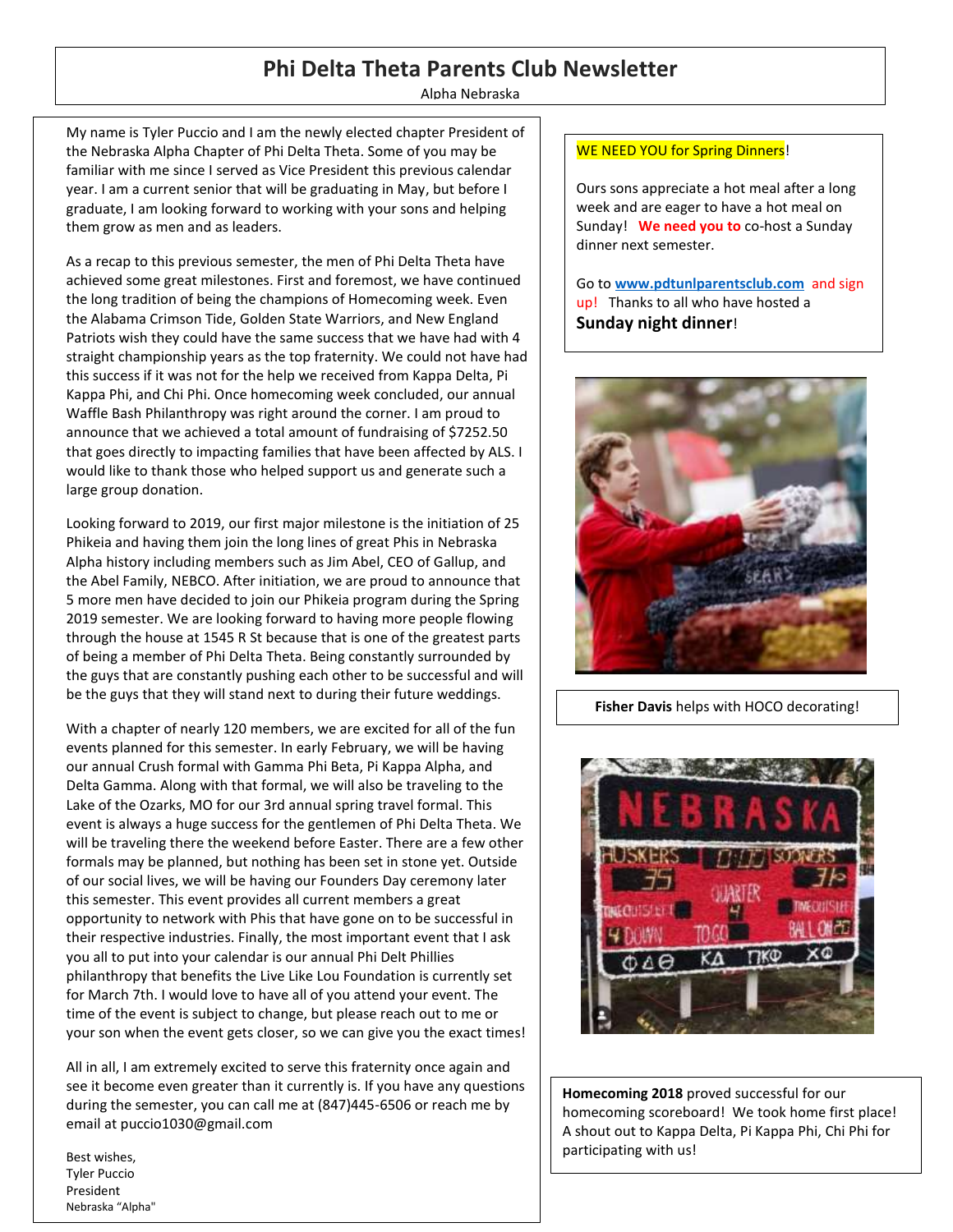

Alumni tailgate 2018 – Colorado Game!

#### **A Word From One of Our Own…**

This past spring semester I was lucky enough to attend Swansea University in Wales. It was an experience that was incredibly valuable to me and helped me independently mature in an unfamiliar environment.

If it wasn't for the lessons I had learned through my Phikeia process and during my time as an active in Phi Delta Theta, I genuinely don't know if I would have been so prepared for the challenge. Being able to travel by myself, experience a completely new culture, and challenge myself academically, I now feel confident in myself for future. Studying abroad was also a great chance for me to truly see the benefits of brotherhood, moral rectitude, and academic support that Phi Delta Theta provides. I always had great resources in my brothers and alumni to reach out to at any time and was even able to meet up with a fellow brother and 8-man alum, Brook Baller.

I now try to use all the lessons I learned while abroad in my everyday life and help those who are interested in studying abroad achieve their goals. Damn proud to be a Phi!

-Sam Laughlin 2213

#### **Fall 2018 Recap…**

Thanks to all who came to **Parent's Weekend**! It was nice meeting everyone including our son's brothers and families over food, fun and Husker football! Thanks to all who helped decorate the house!

The **PDT Parents Club** cannot exist without the great parents of Phi Delta Theta.Kristin and Debbie are stepping down from their leadership roles.Nebraska's Phi Delta Theta have always had a very strong parents club. Please help us continue this tradition!

We will need a president or 2 co-chairs to start this spring (we'll bring you up to speed). We also need volunteers in a few other roles – finance and meal coordinator. It's not a lot of work when many volunteer! Please contact Kristin (913-269-0911) or Debbie (402-599-3867) or email us to volunteer.



It was a sad day for the boys when the creator of Sponge Bob Square Pants, Stephen Hillenburg died on November 26th of Lou Gehrig's Disease. In tribute, our Phi Delts made a pineapple out of the lights on the staircase. RIP S.H.